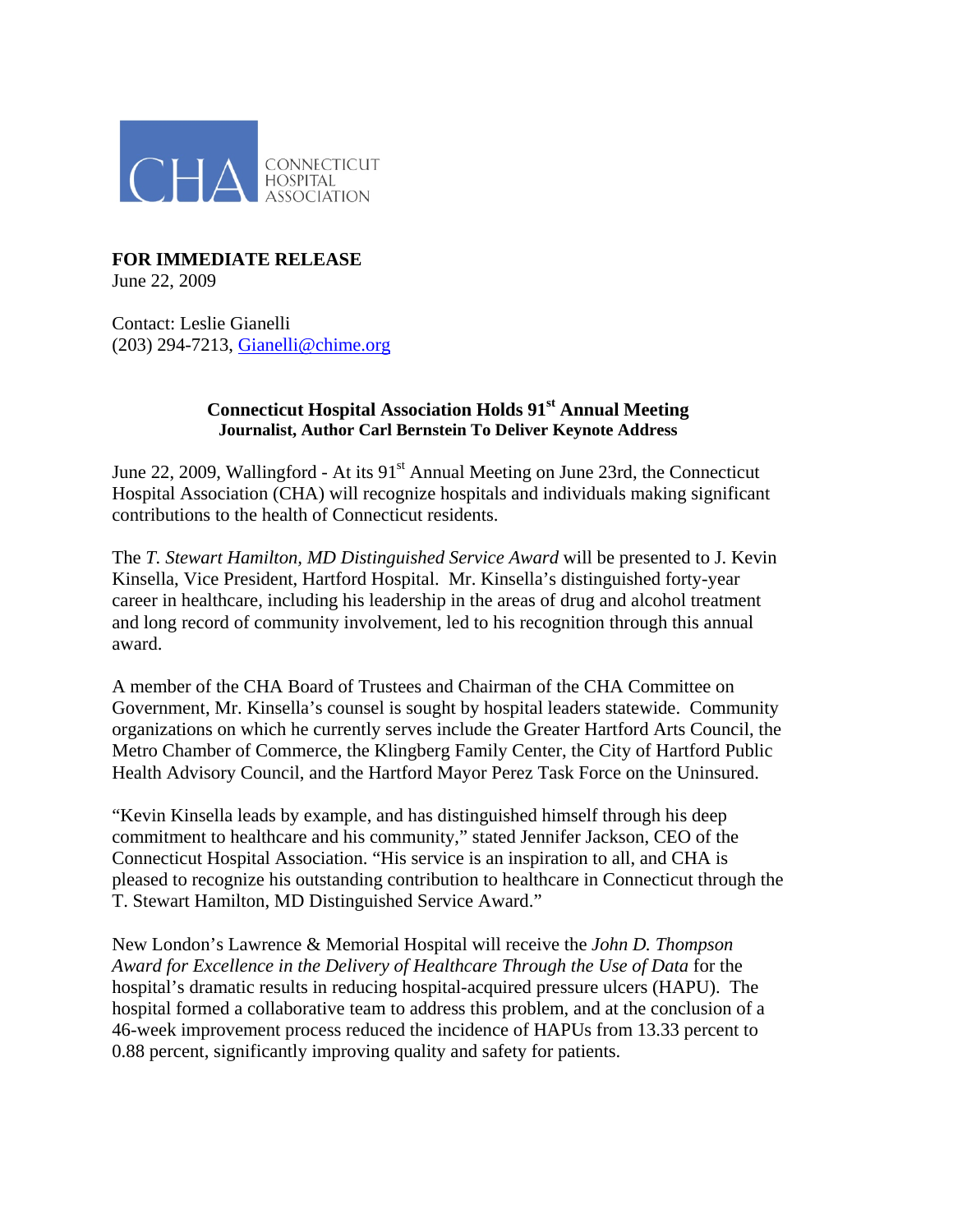Lawrence & Memorial Hospital is also the recipient of the *Connecticut's Hospital Community Service Award*. Through its Reconnecting the Homeless program, the hospital and its community partners provide a coordinated system of care for homeless individuals. Funded in full by the hospital and provided at no cost to clients, the program helps connect the homeless to primary care and community health services, housing, and employment.

The meeting will also recognize ten "Healthcare Heroes" from hospitals throughout the state. These individuals, nominated by colleagues, exemplify the outstanding qualities exhibited by healthcare workers in Connecticut hospitals. The 2009 Healthcare Heroes are as follows:

Brendan Campbell, M.D., M.P.H. Director, Pediatric Trauma Connecticut Children's Medical Center

Eileen Gillan, M.D. Pediatric Oncologist Connecticut Children's Medical Center

Jack S.C. Fong, M.D. Attending Pediatrician, Retired Chairman, Department of Pediatrics Danbury Hospital

Franklin Loria, M.D. Medical Director, Hospitalist Program Greenwich Hospital

Christine Waszynski, APRN Geriatric Program Hartford Hospital

Michael R. Bourque, M.D. Attending Obstetrician/Gynecologist Saint Francis Hospital and Medical Center

Peter Jacoby, M.D., FACEP Chairman, Department of Emergency Services Saint Mary's Hospital

Doe Haywood Manager, H.O.P.E. (Having an Opportunity to Prepare for Employment) Program Hospital of Saint Raphael

Herbert Ridyard, M.D. Surgeon